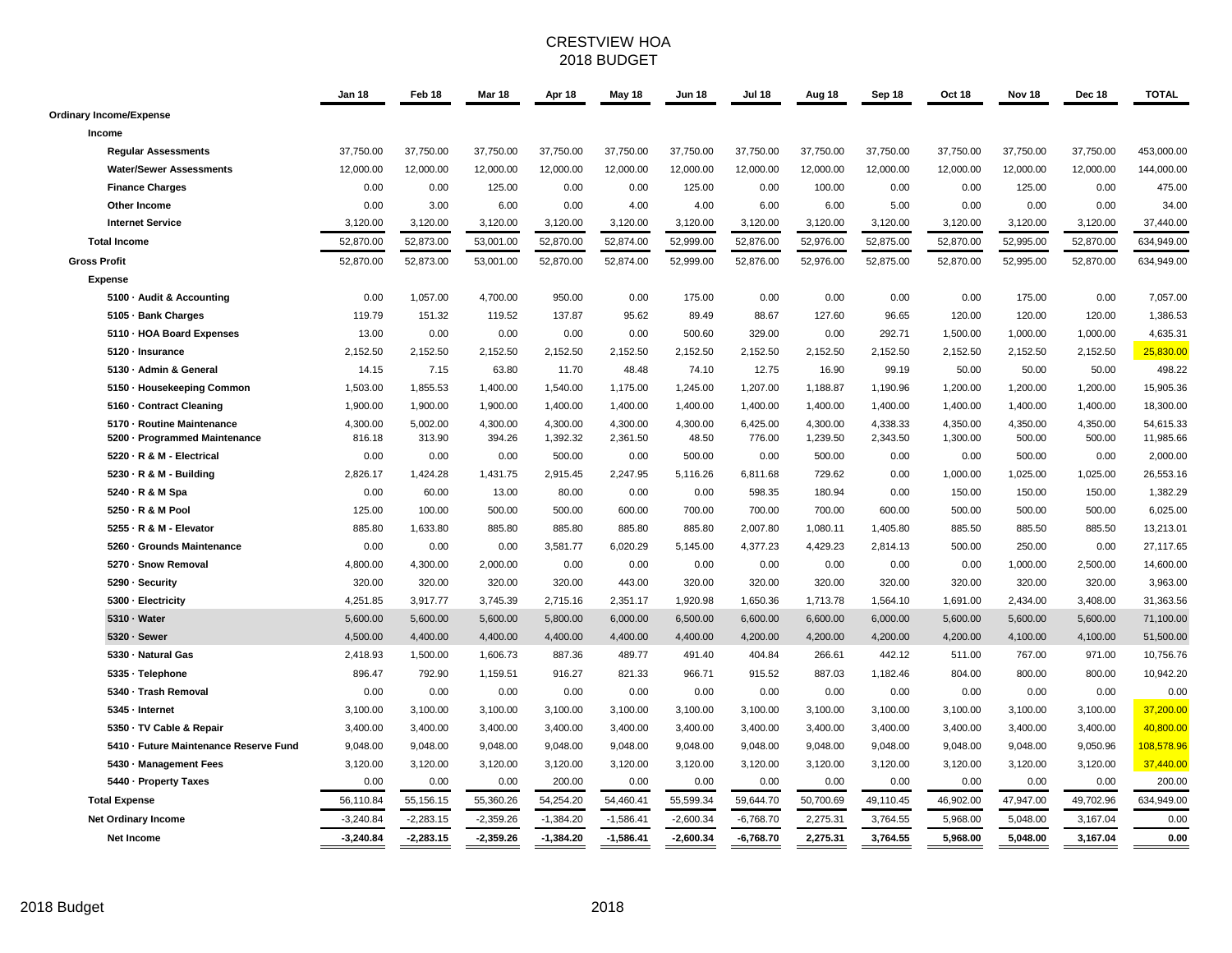#### **CRESTVIEW HOMEOWNERS ASSOCIATION 2017 BUDGET**

|                                        | 17-Jan         | 17-Feb         | 17-Mar       | 17-Apr      | 17-May       | 17-Jun         | 17-Jul      | 17-Aug         | 17-Sep         | 17-Oct      | 17-Nov      | 17-Dec         | <b>TOTAL</b> |
|----------------------------------------|----------------|----------------|--------------|-------------|--------------|----------------|-------------|----------------|----------------|-------------|-------------|----------------|--------------|
| <b>Ordinary Income/Expense</b>         |                |                |              |             |              |                |             |                |                |             |             |                |              |
| Income                                 |                |                |              |             |              |                |             |                |                |             |             |                |              |
| <b>Regular Assessments</b>             | 36,293         | 36,293         | 36,293       | 36,293      | 36,293       | 36,293         | 36,293      | 36,293         | 36,293         | 36,293      | 36,293      | 36,293         | 435,515      |
| <b>Water/Sewer Assessments</b>         | 11,967         | 11,967         | 11,967       | 11,967      | 11,967       | 11,967         | 11,967      | 11,967         | 11,967         | 11,967      | 11,968      | 11,968         | 143,610      |
| <b>Finance Charges</b>                 | $\mathbf 0$    | $\Omega$       | 226          | 82          | 149          | $\mathsf 0$    | 112         | 42             | 90             | $\mathbf 0$ | 35          | 35             | 771          |
| Other Income / Special Assessment      | 18,750         | $\overline{0}$ | $\mathbf 0$  | 18,750      | 8            | 6              | 18,750      | 3              | 3              | 18,750      | $\mathbf 0$ | $\overline{2}$ | 75,022       |
| <b>Internet Service</b>                | 3,120          | 3,120          | 3,120        | 3,120       | 3,120        | 3,120          | 3,120       | 3,120          | 3,120          | 3,120       | 3,120       | 3,120          | 37,440       |
| <b>Total Income</b>                    | 70,131         | 51,380         | 51,607       | 70,212      | 51,538       | 51,386         | 70,242      | 51,426         | 51,473         | 70,130      | 51,416      | 51,418         | 692,358      |
| <b>Gross Profit</b>                    | 70,131         | 51,380         | 51,607       | 70,212      | 51,538       | 51,386         | 70,242      | 51,426         | 51,473         | 70,130      | 51,416      | 51,418         | 692,358      |
| <b>Expense</b>                         |                |                |              |             |              |                |             |                |                |             |             |                |              |
| 5050 · Bad Debt                        | $\mathsf 0$    | $\mathbf 0$    | $\mathsf 0$  | $\mathbf 0$ | $\mathbf 0$  | $\mathsf 0$    | $\mathbf 0$ | $\overline{0}$ | $\mathsf 0$    | $\mathbf 0$ | $\mathbf 0$ | $\mathbf 0$    | $\Omega$     |
| 5100 - Audit & Accounting              | $\mathbf 0$    | $\mathbf 0$    | 2,080        | 1,313       | 1,166        | $\mathbf 0$    | $\mathsf 0$ | $\mathbf 0$    | 1,570          | $\mathbf 0$ | $\mathbf 0$ | $\mathbf 0$    | 6,129        |
| 5105 · Bank Charges                    | 155            | 116            | 111          | 128         | 174          | 111            | 93          | 147            | 101            | 90          | 90          | 90             | 1,406        |
| 5110 - HOA Board Expenses              | $\mathbf 0$    | $\mathsf 0$    | 1,200        | $\mathbf 0$ | $\mathbf 0$  | 1,000          | $\mathsf 0$ | 441            | 295            | $\mathsf 0$ | 1,000       | $\mathbf 0$    | 3,936        |
| 5120 · Insurance                       | 2,153          | 2,153          | 2,153        | 2,153       | 2,153        | 2,153          | 2,153       | 2,153          | 2,153          | 2,153       | 2,153       | 2,153          | 25,830       |
| 5130 · Admin & General                 | 13             | 31             | $\mathbf 0$  | 9           | $\mathsf 0$  | 66             | 12          | $\mathbf 0$    | $\overline{1}$ | 64          | 10          | 10             | 214          |
| 5150 · Housekeeping Common             | 1,480          | 1,716          | 1,400        | 1,540       | 1,175        | 1,175          | 1,207       | 1,175          | 1,175          | 1,175       | 1,175       | 1,175          | 15,568       |
| 5160 - Contract Cleaning               | 1,900          | 1,900          | 1,900        | 1,400       | 1,400        | 1,400          | 1,400       | 1,400          | 1,400          | 1,400       | 1,400       | 1,400          | 18,300       |
| 5170 - Routine Maintenance             | 4,300          | 5,002          | 4,300        | 4,300       | 4,300        | 4,300          | 6,425       | 4,300          | 4,300          | 4,300       | 4,300       | 4,300          | 54,427       |
| 5200 · Programmed Maintenance          | 420            | 988            | 686          | 250         | 2,000        | 2,500          | 718         | 108            | 1,250          | 1,300       | 500         | 500            | 11,221       |
| 5230 - R & M - Building                | 682            | 446            | 2,396        | 797         | 4,291        | 982            | 784         | 657            | 2,200          | 1,000       | 1,025       | 1,025          | 16,285       |
| 5240 · R & M Spa                       | 45             | 343            | 352          | 60          | 100          | 200            | 200         | 200            | 200            | 100         | 100         | 100            | 2,000        |
| 5250 - R & M Pool                      | 20             | $\mathbf 0$    | 133          | 163         | 537          | 243            | 465         | 493            | $\mathbf 0$    | 250         | 250         | 250            | 2,804        |
| 5255 - R & M - Elevator                | 860            | 861            | 859          | 860         | 860          | 1,394          | 860         | 860            | 860            | 886         | 886         | 886            | 10,931       |
| 5260 · Grounds Maintenance             | $\overline{0}$ | $\mathbf{0}$   | $\mathbf 0$  | 5.161       | 4,264        | 3,950          | 2,627       | 3,850          | 1,350          | 500         | 250         | $\Omega$       | 21,951       |
| 5270 · Snow Removal                    | 4,289          | 3,691          | 2,000        | $\mathbf 0$ | $\mathbf 0$  | $\mathbf 0$    | $\mathbf 0$ | $\mathbf 0$    | $\mathbf 0$    | $\mathbf 0$ | 2,000       | 3,500          | 15,480       |
| 5290 · Security                        | 420            | 420            | 420          | 420         | 420          | 420            | 420         | 420            | 420            | 420         | 420         | 420            | 5,040        |
| 5300 - Electricity                     | 4,000          | 4,130          | 3,822        | 2.600       | 1,820        | 1,817          | 1,867       | 1.833          | 1,809          | 1,691       | 2,434       | 3,408          | 31,232       |
| 5310 - Water                           | 6,965          | 6,965          | 6,965        | 6,965       | 6,965        | 6,965          | 6,965       | 6,965          | 6,965          | 6,965       | 6,965       | 6,965          | 83,574       |
| 5320 · Sewer                           | 5,509          | 2,819          | 8,241        | 5,509       | 5,509        | 5,509          | 4,374       | 4,374          | 4,457          | 4,457       | 4,457       | 4,457          | 59,674       |
| 5330 · Natural Gas                     | 2,466          | 1,099          | 1,189        | 526         | 347          | 424            | 378         | 309            | 562            | 511         | 767         | 971            | 9,549        |
| 5335 · Telephone                       | 681            | 859            | 671          | 956         | 802          | 717            | 801         | 821            | 804            | 804         | 800         | 800            | 9,517        |
| 5345 - Internet                        | 3,033          | 3,033          | 3,033        | 3,033       | 3,033        | 3,033          | 3,033       | 3,033          | 3,033          | 3,033       | 3,033       | 3,033          | 36,394       |
| 5350 · TV Cable & Repair               | 4,432          | 3,536          | 3,218        | 2,668       | 3,218        | 3,218          | 3,382       | 3,218          | 3,218          | 3,220       | 3,220       | 3,220          | 39,768       |
| 5410 - Future Maintenance Reserve Fund | 14,457         | 14,457         | 14,457       | 14,457      | 14,457       | 14,457         | 14,457      | 14,457         | 14,457         | 14,457      | 14,457      | 14,457         | 173,485      |
| 5430 · Management Fees                 | 3,120          | 3,120          | 3,120        | 3,120       | 3,120        | 3,120          | 3,120       | 3,120          | 3,120          | 3,120       | 3,120       | 3,120          | 37,440       |
| 5440 - Property Taxes                  | $\mathsf 0$    | $\mathbf 0$    | $\mathbf 0$  | $\mathbf 0$ | 202          | $\mathsf 0$    | $\mathbf 0$ | $\mathbf 0$    | $\mathsf 0$    | $\mathbf 0$ | $\Omega$    | $\mathbf 0$    | 202          |
| <b>Uncategorized Expenses</b>          | $\mathbf 0$    | $\mathbf 0$    | $\mathbf 0$  | $\mathbf 0$ | $\mathbf 0$  | $\overline{0}$ | $\mathbf 0$ | $\mathbf 0$    | $\mathbf 0$    | $\mathbf 0$ | $\mathbf 0$ | $\mathbf 0$    | $\Omega$     |
| <b>Total Expense</b>                   | 61,399         | 57,684         | 64,706       | 58,387      | 62,313       | 59,153         | 55,739      | 54,333         | 55,700         | 51,895      | 54,811      | 56,239         | 692,358      |
| <b>Net Ordinary Income</b>             | 8,732          | $-6,304$       | $-13,099$    | 11,825      | $-10,775$    | $-7,767$       | 14,503      | $-2,907$       | $-4,227$       | 18,236      | $-3,395$    | $-4,821$       | $\mathbf 0$  |
| Net Income                             | 8,731.61       | $-6,303.94$    | $-13,099.09$ | 11,824.80   | $-10,775.17$ | $-7,766.80$    | 14,502.96   | $-2.907.24$    | $-4,226.52$    | 18,235.74   | $-3,395.07$ | $-4,821.24$    | 0.00         |

Last dues increase was FY 2015 of 3%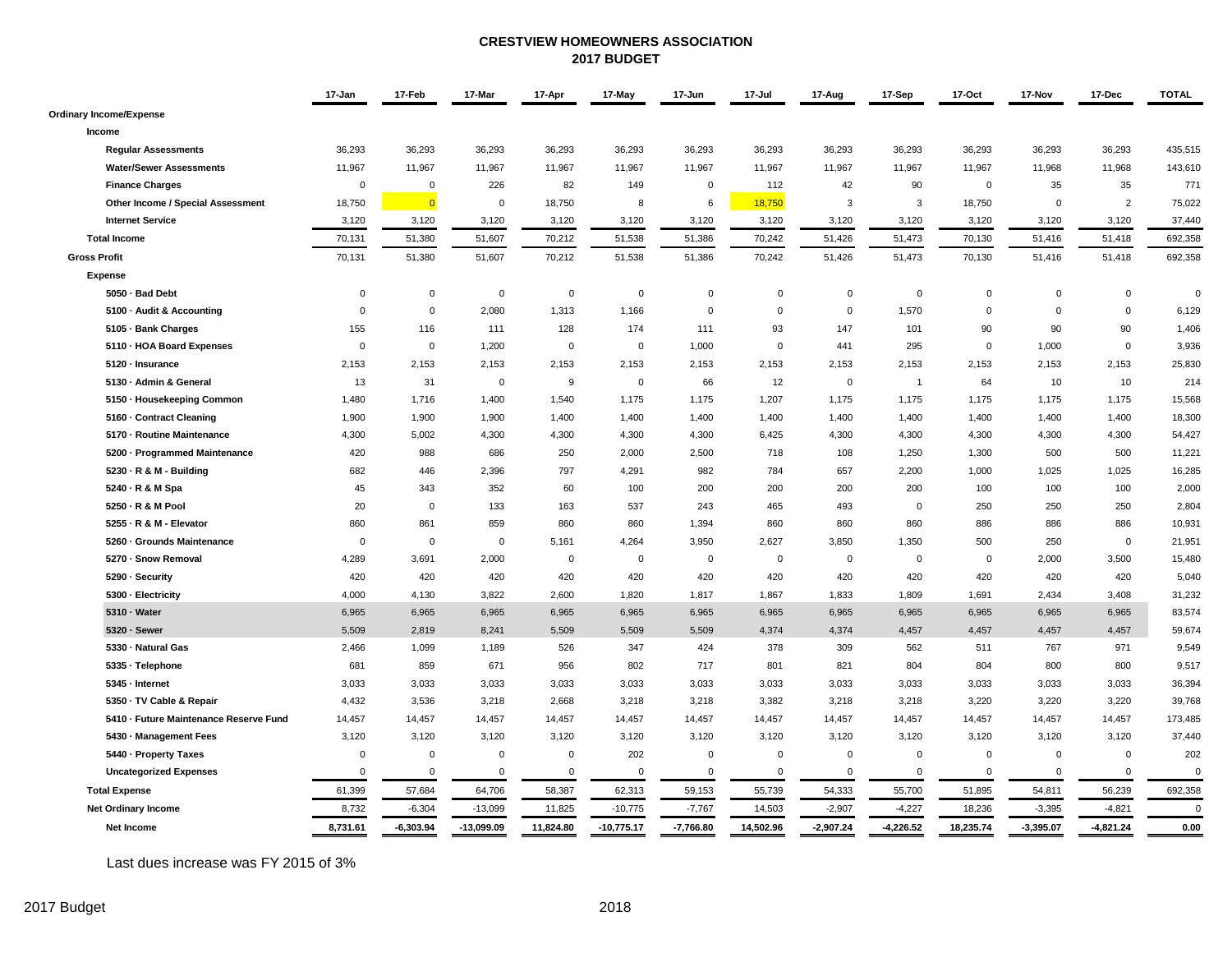# **CRESTVIEW HOMEOWNERS ASSOCIATION**

Variance Report

|                                          | 2017                   | 2017        | VARIANCE        |          | 2017                   | 2018          | VARIANCE        |           |  |
|------------------------------------------|------------------------|-------------|-----------------|----------|------------------------|---------------|-----------------|-----------|--|
|                                          | ACTUAL FORECAST BUDGET |             | DOLLARS PERCENT |          | <b>ACTUAL FORECAST</b> | <b>BUDGET</b> | DOLLARS PERCENT |           |  |
| Income                                   |                        |             |                 |          |                        |               |                 |           |  |
| <b>Regular Assessments</b>               | 435,855.36             | 435,514.80  | (340.56)        | 0.1%     | 435,855.36             | 453,000.00    | 17,144.64       | 3.9%      |  |
| <b>Water/Sewer Assessments</b>           | 143,642.50             | 143,609.73  | (32.77)         | 0.0%     | 143,642.50             | 144,000.00    | 357.50          | 0.2%      |  |
| <b>Finance Charges</b>                   | 635.63                 | 771.18      | 135.55          | $-17.6%$ | 635.63                 | 475.00        | (160.63)        | $-25.3%$  |  |
| Other Income /Special Assessment         | 75,542.93              | 75,022.00   | (520.93)        | 0.7%     | 75,542.93              | 34.00         | (75,508.93)     | $-100.0%$ |  |
| <b>Internet Service from CenturyLink</b> | 37,440.00              | 37,440.43   | 0.43            | 0.0%     | 37,440.00              | 37,440.00     | 0.00            | 0.0%      |  |
| <b>Total Income</b>                      | 693,116.42             | 692,358.14  | (758.28)        | 0.1%     | 693,116.42             | 634,949.00    | (58, 167.42)    | $-8.4%$   |  |
| Expense                                  |                        |             |                 |          |                        |               |                 |           |  |
| 5050 · Bad Debt                          | 0.00                   | 0.00        | 0.00            | 0.0%     | 0.00                   | 0.00          | 0.00            | 0.0%      |  |
| 5100 · Audit & Accounting                | 7,004.32               | 6,128.69    | (875.63)        | 14.3%    | 7,004.32               | 7,057.00      | 52.68           | 0.8%      |  |
| 5105 · Bank Charges                      | 1,357.46               | 1,405.57    | 48.11           | $-3.4%$  | 1,357.46               | 1,386.53      | 29.07           | 2.1%      |  |
| 5110 - HOA Board Expenses                | 4,662.64               | 3,936.20    | (726.44)        | 18.5%    | 4,662.64               | 4,635.31      | (27.33)         | $-0.6%$   |  |
| $5115 \cdot$ Legal                       | 13.00                  | 0.00        | (13.00)         | 0.0%     | 13.00                  | 0.00          | (13.00)         | $-100.0%$ |  |
| 5120 - Insurance                         | 25,830.00              | 25,830.00   | 0.00            | 0.0%     | 25,830.00              | 25,830.00     | 0.00            | 0.0%      |  |
| 5130 - Admin & General                   | 468.32                 | 214.15      | (254.17)        | 118.7%   | 468.32                 | 498.22        | 29.90           | 6.4%      |  |
| 5150 - Housekeeping Common               | 15,953.35              | 15,568.13   | (385.22)        | 2.5%     | 15,953.35              | 15,905.36     | (47.99)         | $-0.3%$   |  |
| 5160 - Contract Cleaning                 | 18,300.00              | 18,300.00   | 0.00            | 0.0%     | 18,300.00              | 18,300.00     | 0.00            | 0.0%      |  |
| 5170 - Routine Maintenance               | 54,565.33              | 54,427.00   | (138.33)        | 0.3%     | 54,565.33              | 54,615.33     | 50.00           | 0.1%      |  |
| 5200 · Programmed Maintenance            | 12,954.55              | 11,220.85   | (1,733.70)      | 15.5%    | 12,954.55              | 11,985.66     | (968.89)        | $-7.5%$   |  |
| 5220 · R & M - Electrical                | 3,123.76               | 0.00        | (3, 123.76)     | 0.0%     | 3,123.76               | 2,000.00      | (1, 123.76)     | $-36.0%$  |  |
| 5230 - R & M - Building                  | 27,768.66              | 16,284.78   | (11, 483.88)    | 70.5%    | 27,768.66              | 26,553.16     | (1,215.50)      | $-4.4%$   |  |
| 5240 · R & M Spa                         | 2,553.70               | 2,000.32    | (553.38)        | 27.7%    | 2,553.70               | 1,382.29      | (1, 171.41)     | $-45.9%$  |  |
| 5250 - R & M Pool                        | 5,108.24               | 2,804.25    | (2,303.99)      | 82.2%    | 5,108.24               | 6,025.00      | 916.76          | 17.9%     |  |
| 5255 - R & M - Elevator                  | 13,293.62              | 10,931.45   | (2,362.17)      | 21.6%    | 13,293.62              | 13,213.01     | (80.61)         | $-0.6%$   |  |
| 5260 · Grounds Maintenance               | 27,809.36              | 21,951.35   | (5,858.01)      | 26.7%    | 27,809.36              | 27,117.65     | (691.71)        | $-2.5%$   |  |
| 5270 - Snow Removal                      | 14,541.22              | 15,480.29   | 939.07          | $-6.1%$  | 14,541.22              | 14,600.00     | 58.78           | 0.4%      |  |
| 5290 · Security                          | 3,603.00               | 5,040.00    | 1,437.00        | $-28.5%$ | 3,603.00               | 3,963.00      | 360.00          | 10.0%     |  |
| 5300 - Electricity                       | 31,281.66              | 31,232.33   | (49.33)         | 0.2%     | 31,281.66              | 31,363.56     | 81.90           | 0.3%      |  |
| 5310 · Water                             | 81,535.68              | 83,574.07   | 2,038.39        | $-2.4%$  | 81,535.68              | 71,100.00     | (10, 435.68)    | $-12.8%$  |  |
| 5320 · Sewer                             | 50,826.72              | 59,674.21   | 8,847.49        | $-14.8%$ | 50,826.72              | 51,500.00     | 673.28          | 1.3%      |  |
| 5330 - Natural Gas                       | 9,222.14               | 9,548.69    | 326.55          | $-3.4%$  | 9,222.14               | 10,756.76     | 1,534.62        | 16.6%     |  |
| 5335 · Telephone                         | 11,068.37              | 9,517.00    | (1,551.37)      | 16.3%    | 11,068.37              | 10,942.20     | (126.17)        | $-1.1%$   |  |
| 5340 - Trash Removal                     | (4,320.00)             | 0.00        | 4,320.00        | 0.0%     | 0.00                   | 0.00          | 0.00            | 0.0%      |  |
| 5345 - Internet                          | 32,639.07              | 36,393.96   | 3,754.89        | $-10.3%$ | 32,639.07              | 37,200.00     | 4,560.93        | 14.0%     |  |
| 5350 · TV Cable & Repair                 | 41,191.14              | 39,768.06   | (1,423.08)      | 3.6%     | 41,191.14              | 40,800.00     | (391.14)        | $-0.9%$   |  |
| 5410 - Future Maintenance Reserve Fund   | 163,163.95             | 173,484.89  | 10,320.94       | $-5.9%$  | 163, 163. 95           | 108,578.96    | (54, 584.99)    | $-33.5%$  |  |
| 5430 - Management Fees                   | 37,440.00              | 37,440.00   | 0.00            | 0.0%     | 37,440.00              | 37,440.00     | 0.00            | 0.0%      |  |
| 5440 - Property Taxes                    | 157.16                 | 201.90      | 44.74           | $-22.2%$ | 157.16                 | 200.00        | 42.84           | 27.3%     |  |
| 5500 - Income Taxes                      | 0.00                   | 0.00        | 0.00            | 0.0%     | 0.00                   | 0.00          | 0.00            | 0.0%      |  |
| <b>Total Expense</b>                     | 693,116.42             | 692,358.14  | (758.28)        | 0.1%     | 697,436.42             | 634,949.00    | (62, 487.42)    | $-9.0%$   |  |
| <b>Net Ordinary Income</b>               | $\mathbf 0$            | $\mathbf 0$ | $\mathbf 0$     | 0.0%     | (4, 320)               | $\mathbf 0$   | 4,320           | 0.0%      |  |